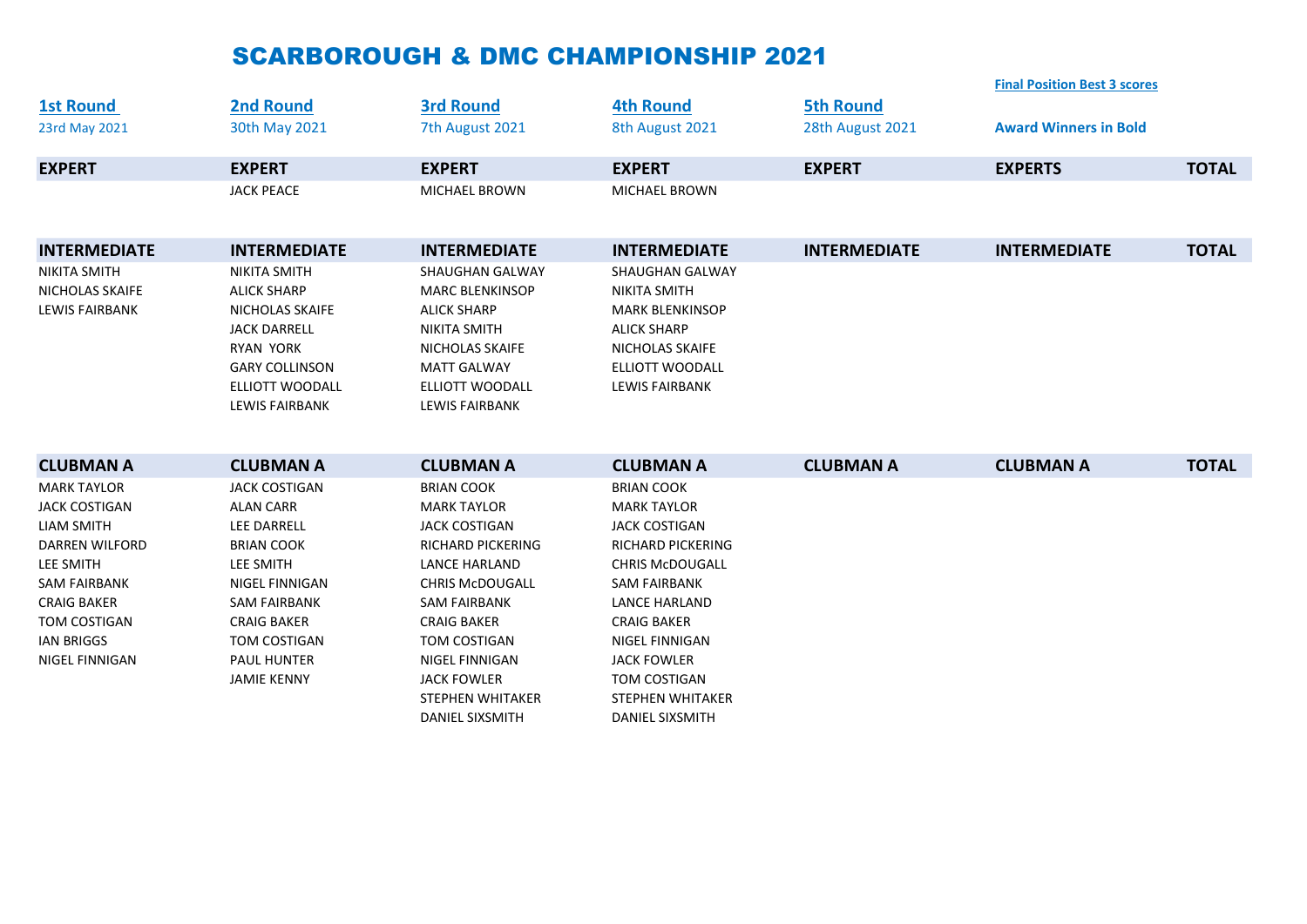| <b>CLUBMAN B</b>         | <b>CLUBMAN B</b>        | <b>CLUBMAN B</b>        | <b>CLUBMAN B</b>       | <b>CLUBMAN B</b>   | <b>CLUBMAN B</b>   | <b>TOTAL</b> |
|--------------------------|-------------------------|-------------------------|------------------------|--------------------|--------------------|--------------|
| <b>RUSSELL CASEY</b>     | <b>LANCE HARLAND</b>    | PAUL NELSON             | PAUL NELSON            |                    |                    |              |
| PAUL NELSON              | PAUL NESON              | RUSSELL CASEY           | RUSSELL CASEY          |                    |                    |              |
| <b>NEIL SMITH</b>        | <b>MARK ELLIS</b>       | DAVID WILKINSON         | <b>NEIL SMITH</b>      |                    |                    |              |
| <b>MARK BUTLER</b>       | <b>NEIL SMITH</b>       | <b>NEIL SMITH</b>       | <b>GRAHAM CRAGGS</b>   |                    |                    |              |
| DAVID WILKINSON          | <b>COLIN BAILEY</b>     | <b>STEVE TEMPLE</b>     | DAVID WILKINSON        |                    |                    |              |
| <b>STEVE JAQUES</b>      | <b>ANDREW TURNER</b>    | <b>GRAHAM CRAGGS</b>    | <b>STEVE TEMPLE</b>    |                    |                    |              |
| <b>ANDREW TURNER</b>     | <b>IAN PYMAN</b>        | <b>JOHN TROTTER</b>     | IAN PYMAN              |                    |                    |              |
| STEPHEN MORTIMER         | <b>CHRIS PASHBY</b>     | <b>ANDREW TURNER</b>    | <b>BENJAMIN TAYLOR</b> |                    |                    |              |
| <b>IAN PYMAN</b>         | <b>STEVE TEMPLE</b>     | <b>IAN PYMAN</b>        | <b>ANDREW TURNER</b>   |                    |                    |              |
| <b>CHRIS PASHBY</b>      | <b>STEVE JAQUES</b>     | <b>BENJAMIN TAYLOR</b>  | <b>JAMES GODBEHERE</b> |                    |                    |              |
| <b>BENJAMIN TAYLOR</b>   | ANDREW COULTAS          | JAMES GODBEHERE         | <b>JOHN TROTTER</b>    |                    |                    |              |
| <b>ANDREW COULTAS</b>    | DAVID WILKINSON         | <b>STEPHEN AINLEY</b>   | <b>STEPHEN AINLEY</b>  |                    |                    |              |
| <b>ERIC LONSDALE</b>     | <b>VICKY LAMB</b>       | <b>JIM BREEN</b>        | <b>JIM BREEN</b>       |                    |                    |              |
| <b>MARK THOMPSON</b>     | <b>BENJAMIN TAYLOR</b>  | <b>BILL GAMBLE</b>      | <b>BILL GAMBLE</b>     |                    |                    |              |
| <b>JAMES AUSTERMUHLE</b> | <b>ERIC LONSDALE</b>    | <b>LAUREN TAYLOR</b>    | <b>LAUREN TAYLOR</b>   |                    |                    |              |
| <b>LAUREN TAYLOR</b>     | <b>MARK THOMPSON</b>    | <b>STEPHEN WILLIAMS</b> |                        |                    |                    |              |
|                          | <b>STEVEN NORRIS</b>    |                         |                        |                    |                    |              |
|                          | <b>JOHN TURTON</b>      |                         |                        |                    |                    |              |
|                          | <b>JOHN TROTTER</b>     |                         |                        |                    |                    |              |
|                          | STEPHEN AINLEY          |                         |                        |                    |                    |              |
|                          | <b>CLAIRE COLLINSON</b> |                         |                        |                    |                    |              |
|                          | DANIEL ARMSTRONG        |                         |                        |                    |                    |              |
| <b>TWINSHOCK</b>         | <b>TWINSHOCK</b>        | <b>TWINSHOCK</b>        | <b>TWINSHOCK</b>       | <b>TWINSHOCK</b>   | <b>TWINSHOCK</b>   | <b>TOTAL</b> |
| <b>STEVEN KIRKWOOD</b>   |                         | <b>STEVEN KIRKWOOD</b>  | <b>STEVEN KIRKWOOD</b> |                    |                    |              |
|                          |                         |                         |                        |                    |                    |              |
|                          |                         |                         |                        |                    |                    |              |
| <b>ADULT WHITE</b>       | <b>ADULT WHITE</b>      | <b>ADULT WHITE</b>      | <b>ADULT WHITE</b>     | <b>ADULT WHITE</b> | <b>ADULT WHITE</b> | <b>TOTAL</b> |
| <b>DAVE CHILTON</b>      | PAUL HARRISON           | PAUL HARRISON           | PAUL HARRISON          |                    |                    |              |
| <b>PAUL HARRISON</b>     | <b>MARK DALTON</b>      | <b>PAUL TURNER</b>      | NICOLA DIXON           |                    |                    |              |
| <b>MARK DALTON</b>       | <b>ANDREW TWIDDLE</b>   | PAT GALWAY              | <b>MARK DALTON</b>     |                    |                    |              |
| NICOLA DIXON             | NICOLA DIXON            | NICOLA DIXON            | PAT GALWAY             |                    |                    |              |
| <b>ANDREW TWIDDLE</b>    | <b>PAUL TURTON</b>      | <b>MARK DALTON</b>      | <b>ANDREW TWIDDLE</b>  |                    |                    |              |
| <b>MICK TANTON</b>       | <b>MICK TANTON</b>      | ANDREW TWIDDLE          | <b>STUART PEEL</b>     |                    |                    |              |
|                          |                         | <b>MICK TANTON</b>      | <b>MICK TANTON</b>     |                    |                    |              |
|                          |                         | <b>STUART PEEL</b>      |                        |                    |                    |              |
|                          |                         |                         |                        |                    |                    |              |
| <b>A CLASS</b>           | <b>A CLASS</b>          | <b>A CLASS</b>          | <b>A CLASS</b>         | <b>A CLASS</b>     | <b>A CLASS</b>     | <b>TOTAL</b> |
|                          |                         | <b>HARISON SKELTON</b>  | <b>HARISON SKELTON</b> |                    |                    |              |